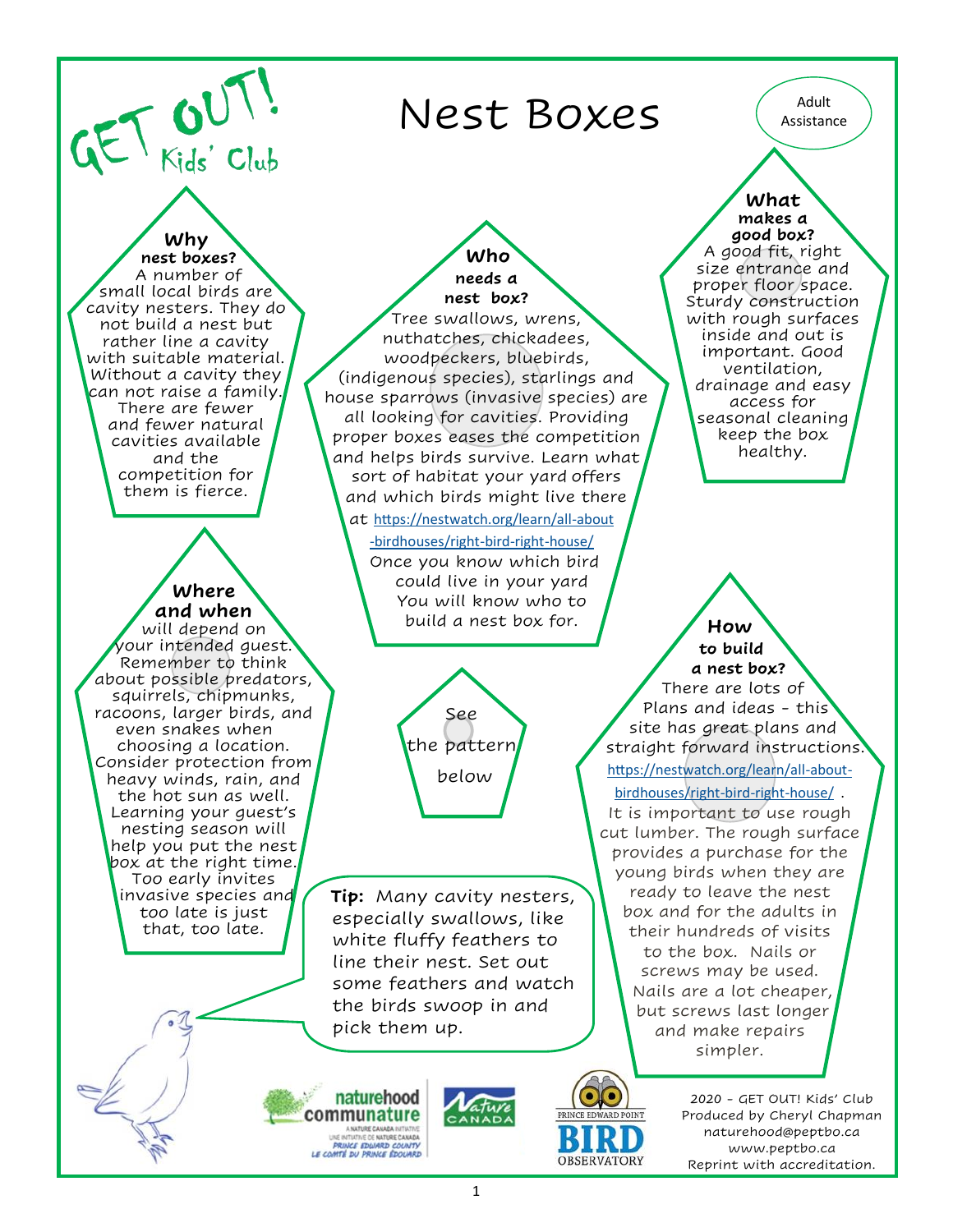## **Simple All Purpose Nest Box**

The nesting box pattern suggested on the next page is a simple all purpose nest box with a side that swings out to facilitate seasonal cleaning. Dimensions assume using 1 inch lumber which is really about 0.75 in thick (1.9 cm). If using thicker (or thinner) lumber, be sure the finished inside floor dimensions are 13  $\times$  13 cm (5  $\times$  5 in).

The box can be mounted on a tree, fence post, or pole by threading wire through the holes drilled in the back, or by screwing the box directly onto the support.

The hinge for the swinging side is made with two aligned nails. Be careful that these nails are on the same line and perpendicular to the walls of the box insuring that the side will swing out fully. The swinging side is held in place with a nail (retainer nail) placed into an inclined drilled hole that goes through the front side and penetrates the swinging side. This hole should be drilled after the box is assembled. Once the retainer nail is installed, it is difficult to tell that the box is designed to open at all.

The simple design leaves this box a bit drafty. It is suggested to make the top wider and longer to improve protection from weather and predators. It may be helpful during cold windy or rainy spells to block the ventilations openings on the upper sides.

There are lots of ways to dress up a nest box and make it charming. Home improvements should consider safety for the birds living there while deterring predators.

> This deluxe box for tree swallows, features feeding holes that can be opened to prevent one nestling from monopolizing the food supply, It is also waterproofed on all outer surfaces except front with candle wax, first rubbed on and then melted in with a heat gun.

<http://www.treeswallowprojects.com./buildbox.html>



[https://www.birdscanada.org/bird](https://www.birdscanada.org/bird-science/project-nestwatch/)

-[science/project](https://www.birdscanada.org/bird-science/project-nestwatch/)-nestwatch/

When there are few options, cavity nesters can be quite creative (or desperate) in choosing a nest site. They will use owl or wood duck boxes, mailboxes, drain pipes and often tiny, flimsy, decorative boxes. Compromising results in fewer chicks surviving. Very large or open boxes do not offer protection from predators. A box that is too small is unhealthy for the nestlings and can seriously damage the adults flight feathers.



2020 - GET OUT! Kids' Club Produced by Cheryl Chapman naturehood@peptbo.ca www.peptbo.ca Reprint with accreditation.